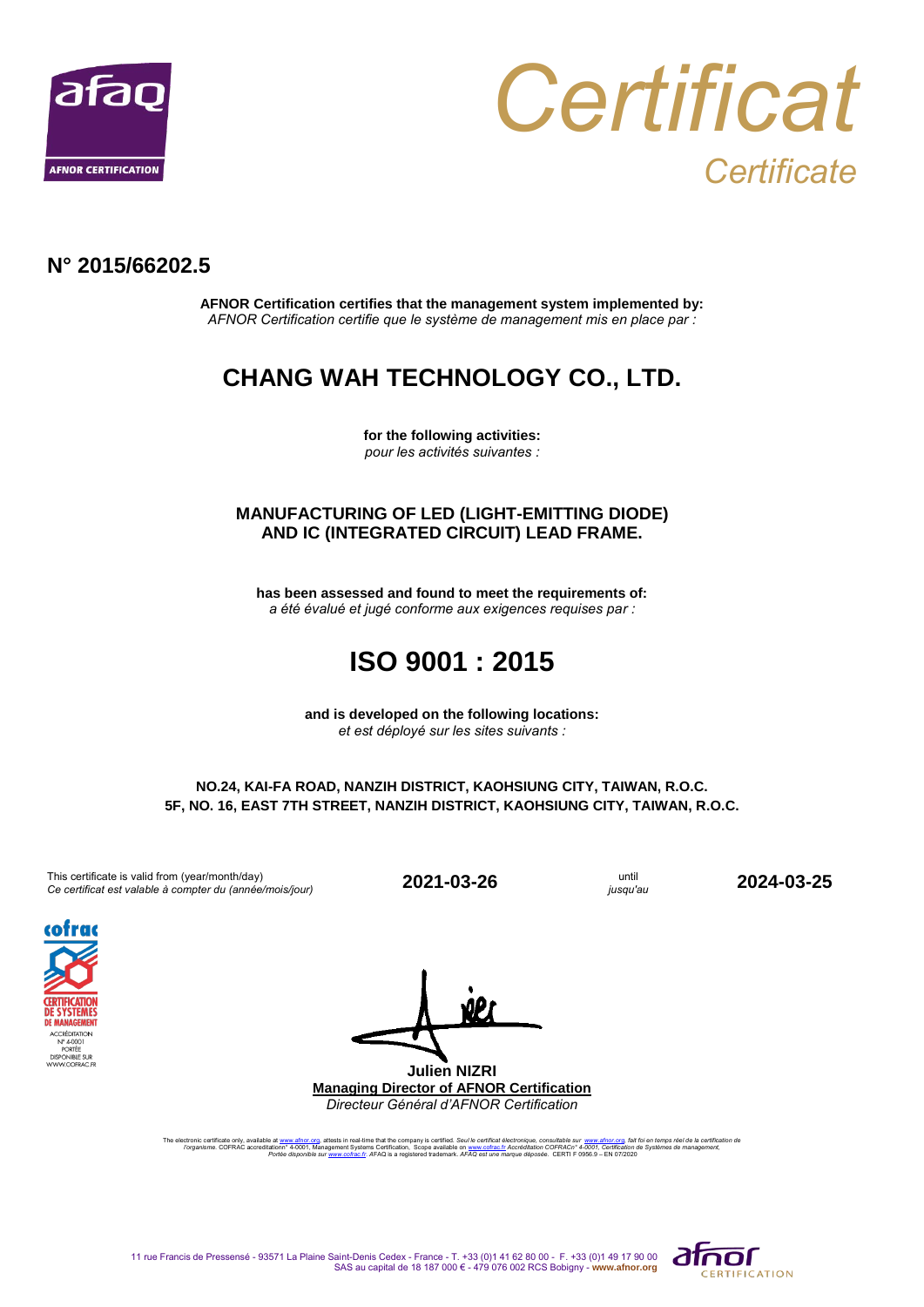

# **MANAGEMENT SYSTEM CERTIFICATE**



Initial certification date: 30 May, 2003 Expiry date of last certification cycle: 30 May, 2021 Date of last recertification: 13 April, 2021

Valid: 03 June, 2021 – 30 May, 2024

This is to certify that the management system of

# **SH Electronics Taiwan Co., Ltd.**

No. 16, East 7th Street, Nanzih District, Kaohsiung City, Taiwan (R.O.C.)

has been found to conform to the Quality Management System standard: **ISO 9001:2015**

This certificate is valid for the following scope:

**Manufacture of Lead Frame**

Place and date: **For the issuing office:** For the issuing office:





**Shanghai, 03 June, 2021 DNV - Business Assurance Suite A, Building 9, No.1591 Hongqiao Road, Changning District, Shanghai 200336, P.R. China TEL: +86 21 32799000**

**Zhu Hai Ming** Management Representative

Lack of fulfilment of conditions as set out in the Certification Agreement may render this Certificate invalid. ACCREDITED UNIT: DNV GL Business Assurance B.V., Zwolseweg 1, 2994 LB, Barendrecht, Netherlands - TEL: +31(0)102922689. www.dnvgl.com/assurance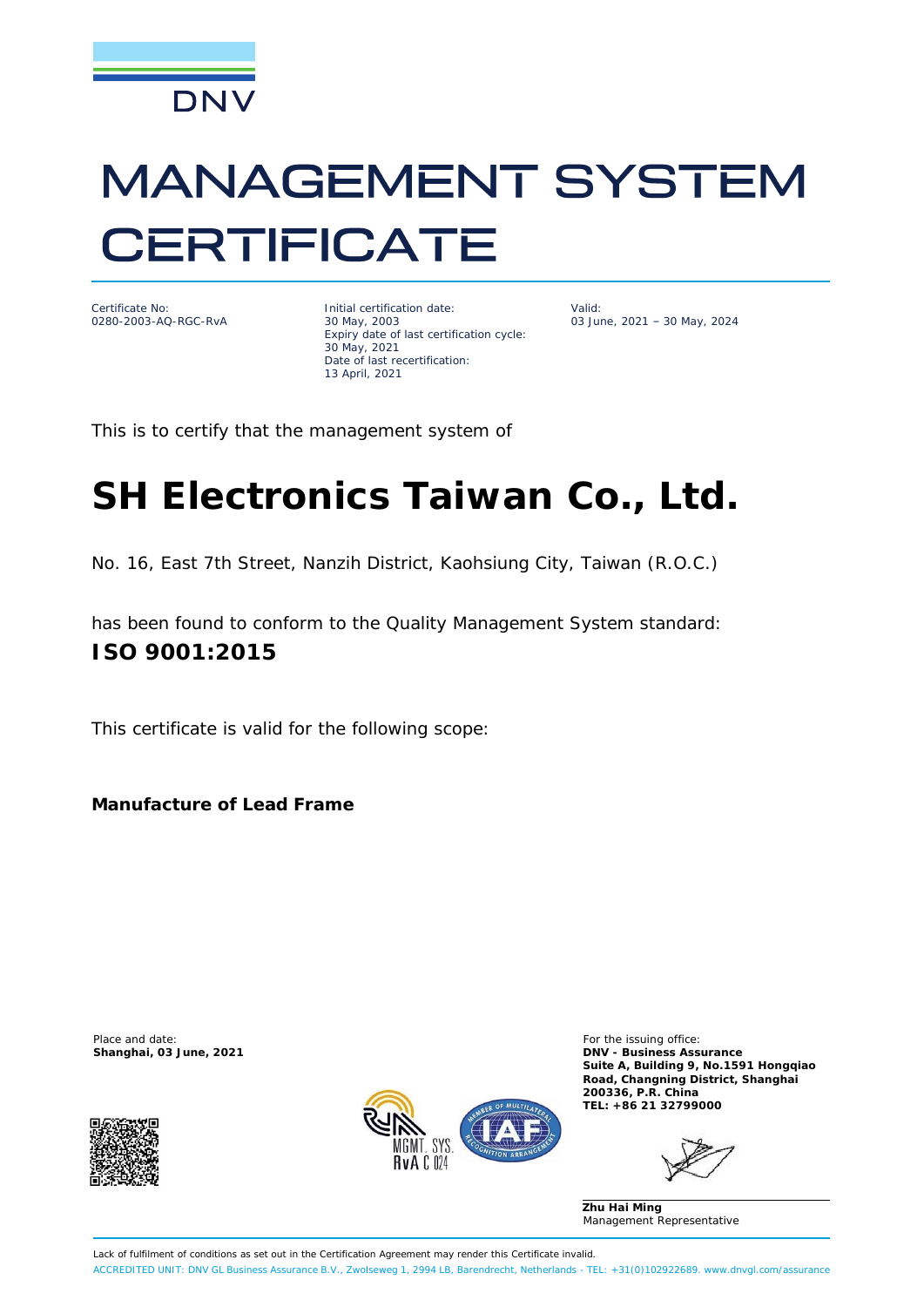

### **MALAYSIAN SH ELECTRONICS SDN BHD LOT 5, 7 & 9, JALAN RAGUM 15/17, 40200 SHAH ALAM, SELANGOR DARUL EHSAN, MALAYSIA.**

**Certification** 

*Bureau Veritas Certification Holding SAS – UK Branch certifies that the Management System of the above organisation has been audited and found to be in accordance with the requirements of the management system standards detailed below*

# **ISO 9001:2015**

*Scope of certification* 

### **MANUFACTURE OF LEAD FRAMES FOR SEMICONDUCTOR DEVICES.**

 Original Cycle Start Date: **27 August 2003** Expiry Date Of Previous Cycle: **08 April 2021** Recertification Audit Date: **25 February 2021**

Recertification Cycle Start Date: **11 June 2021**

 Subject to the continued satisfactory operation of the organization's Management System, this certificate expires on: **08 April 2024**

Certificate No. **Q132396** Version : No. **1** Revision date: **11 June 2021**

**Rajiv AG Commodities & Certification Director**



 Certification body address: 5th Floor, 66 Prescot Street, London, E1 8HG, United Kingdom Local office: Bureau Veritas Certification (Malaysia) Sdn Bhd

> Lot 19.01 & 19.02, 19th Floor, Menara KH, Jalan Sultan Ismail, 50250 Kuala Lumpur, Malaysia.

 Further clarifications regarding the scope of this certificate and the applicability of the management system requirements may be obtained by consulting the organisation. To check this certificate validity please call: **+603 2733 7700**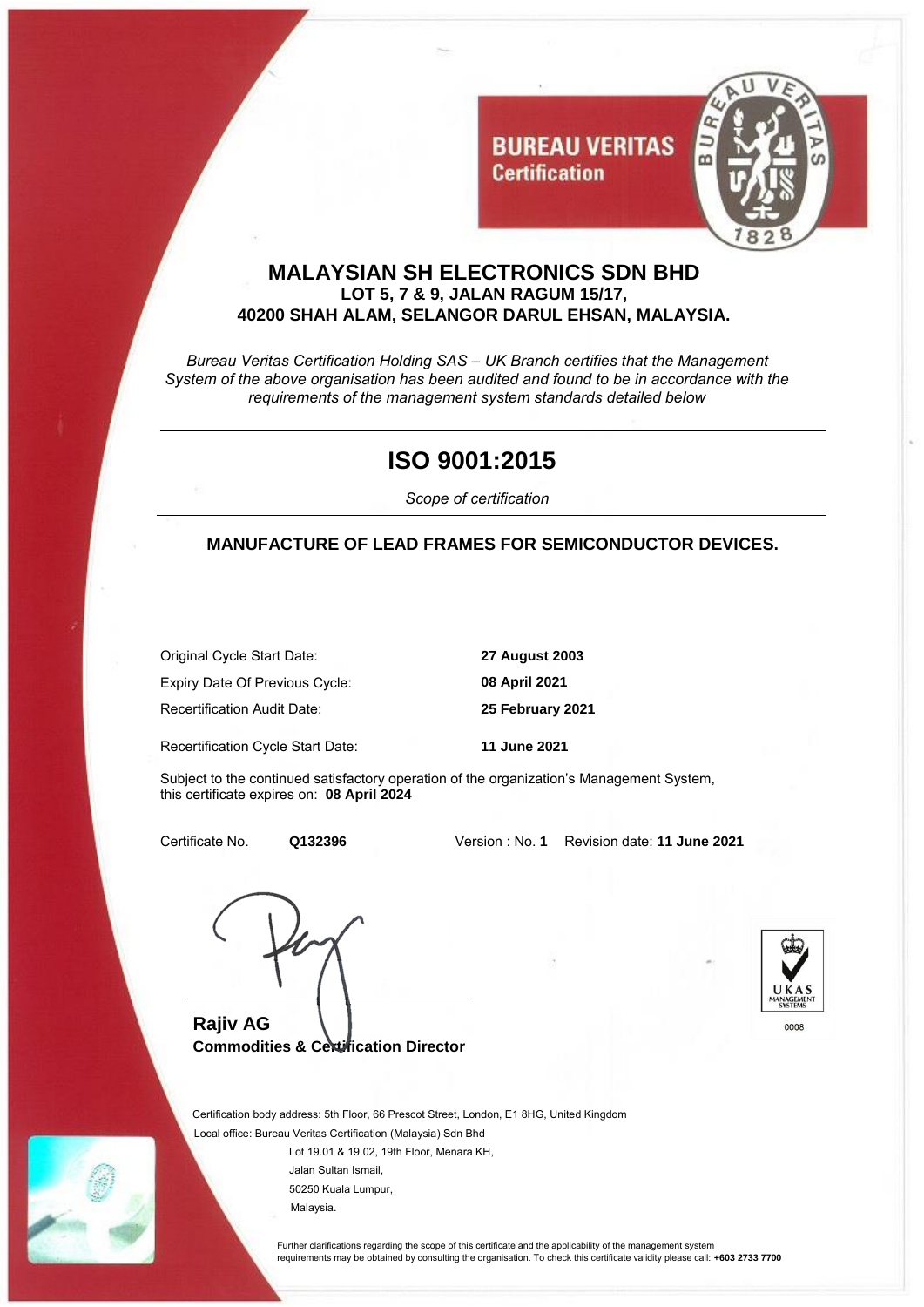

# **CERTIFICATE**

**The Certification Body** of TÜV SÜD Management Service GmbH

certifies that

### **SH Electronics Suzhou CO., LTD.** No 123 Longtan Road, 3rd District, Suzhou Industrial Park Suzhou, Jiangsu Province, P.R. China **Post Code: 215126**

Unified social credit code: 91320594747307756U

has established and applies a Quality Management System for

### Sales and Manufacture of Leadframes.

An audit was performed, Order No. 7482151133.

Proof has been furnished that the requirements according to

# ISO 9001:2015

are fulfilled.

The certificate is valid from 2020-12-11 until 2023-12-10.

The certified organization shall undergo and pass the regular surveillance audit to maintain the validity of this certificate.

Certificate Registration No.: 12 100 42314 TMS.

Information about this certificate can be inquired at the official website of Certification and Accreditation Administration of the People's Republic of China (www.cnca.gov.cn).

**Product Compliance Management** Munich, 2020-12-16



**CERTIFICADO** 

**СЕРТИФИКАТ** 

mЩ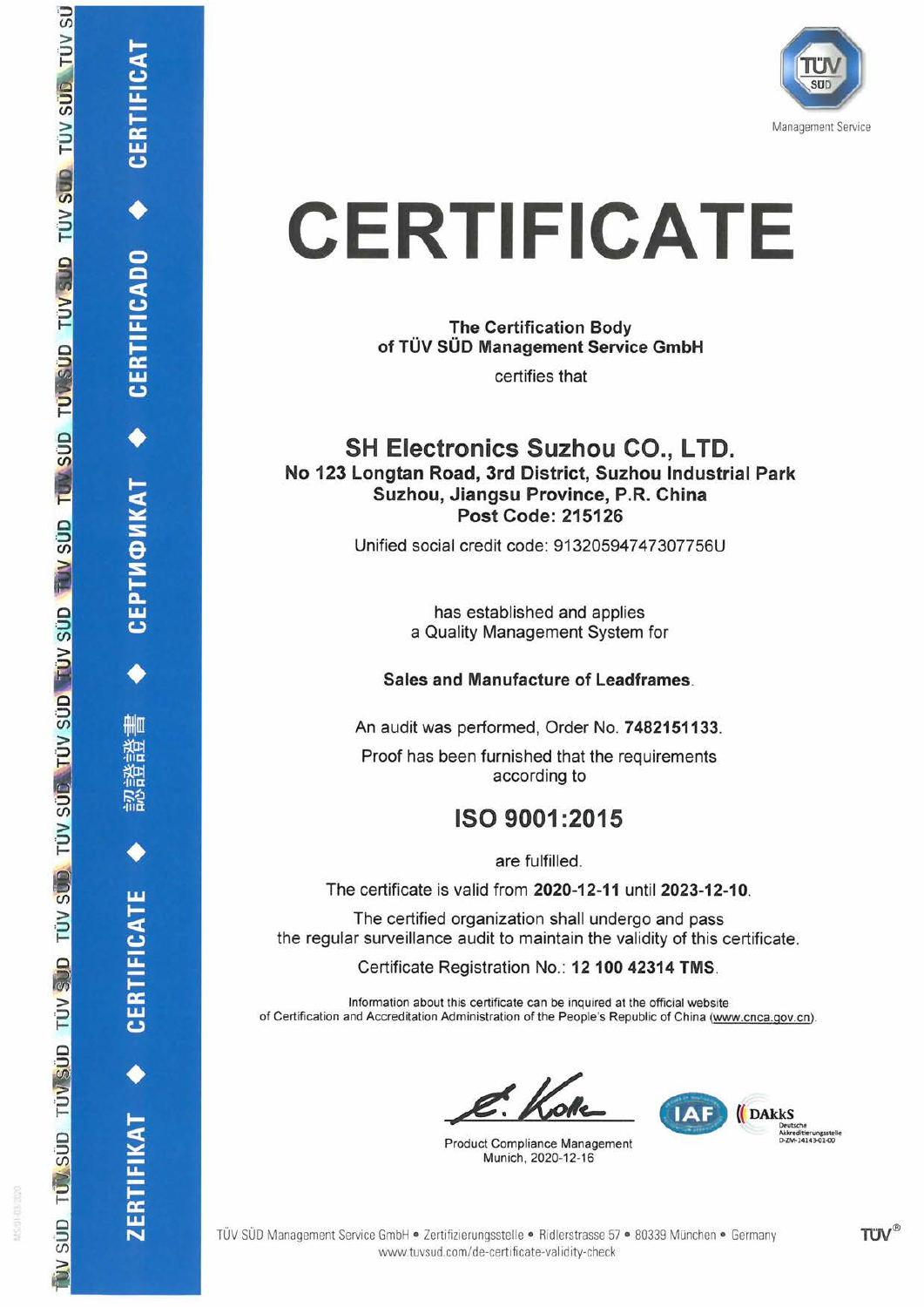

# **CERTIFICATE**

**The Certification Body** of TÜV SÜD Management Service GmbH

certifies that

### **SH Electronics Chengdu Co., Ltd** No.7 Xinyuan Nan Er Lu, Singapore Industrial Park, **Chenadu Hi-Tech Development Zone.** Chengdu City, Sichuan, P.R. China Post Code: 610041

Unified social credit code: 91510100713008950L

has established and applies a Quality Management System for

### **Manufacturing and Sales of Lead Frames.**

An audit was performed, Order No. 7482278209.

Proof has been furnished that the requirements according to

# ISO 9001:2015

are fulfilled.

The certificate is valid in conjunction with the main certificate from 2020-09-03 until 2023-09-02.

The certified organization shall undergo and pass the regular surveillance audit to maintain the validity of this certificate.

Certificate Registration No.: 12 100 44253/01 TMS.

Information about this certificate can be inquired at the official website of Certification and Accreditation Administration of the People's Republic of China (www.cnca.gov.cn).

**Product Compliance Management** Munich, 2020-09-03



**CERTIFICADO** 

**СЕРТИФИКАТ** 

舢